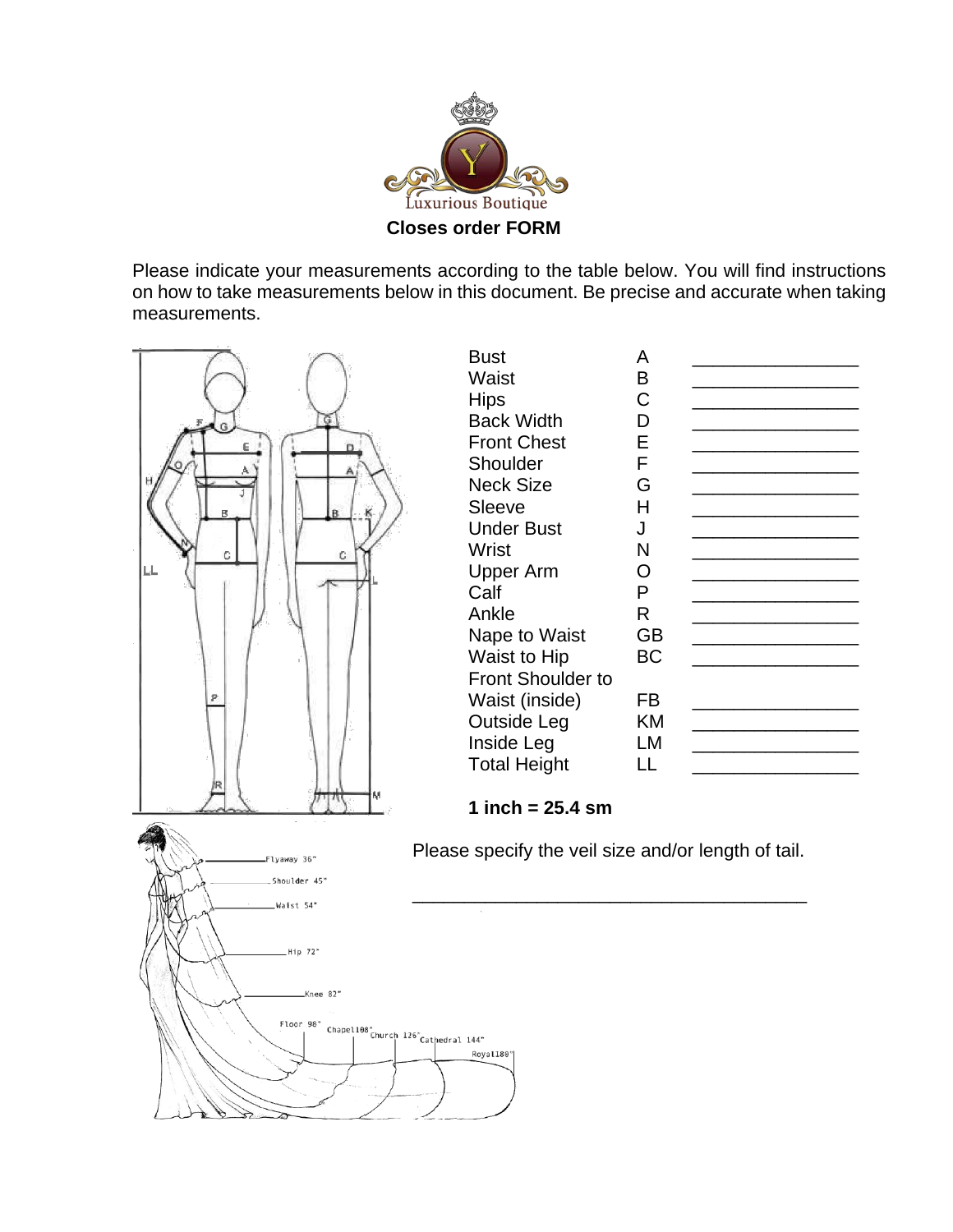## **How to make Measurements**

For sewing women's garments you need to take a few additional measurements. Learn how to take women's body measurements correctly. For best results We recommend you to use a flexible measuring tape, not a metal one.

# **Get Ready to Measure:**

**Step 1:** Wear the normal undergarments you usually would, and then a thin layer of formfitting clothing (such as a tank top and bike shorts or yoga pants). This way you can get accurate measurements without too much added bulk from regular clothes.

**Step 2:** Get a notebook and pen so you can write down all of your measurements as soon as you take them. Record your measurements to the nearest 1/4 inch or 0.5 sm!

**Step 3:** Get a helper! Some of these measurements you might be able to do for yourself, but not all of them will work out single-handed. You'll need a measuring partner to get the most accurate results, so enlist the help of a sewing friend (you can help each other!), a spouse, or someone else who's handy with a tape measure.



# **1. Your height.**

(Stand straight, with your shoulders back, and measure your height from the top of your head down to the floor.)

## **2. Full bust.**

(Measure the circumference of your body around the fullest part of your bust, taking care to keep the tape measure close to your body but not pulled too tightly.)

# **3. Natural waist.**

(Measure the circumference of your body at the narrowest part of your waist.)

## **4. Hips.**

(Measure the circumference of your body around the widest part of your hips/backside.)

#### **5. Lower waist.**

(Measure the circumference of your body at the center point between your natural waist (3) and your hips (4).)

## **6. Shoulder to bust.**

(Measure down the front of your body, starting at the point where your neck meets your shoulder, and stop at the line where you measured your full bust (2).)

#### **7. Neck to waist.**

(Measure as in step 6, but this time go down to the line where you measured your natural waist (3).)

**8. Shoulder width.** (Measure from the point where your neck meets your shoulder to the farthest point of your shoulder where it begins to curve down to your arm.)

**9. Neck.** (Measure the circumference of your neck.)

**10. Upper back.** (Measure starting at the center of the base of your neck and stop at your natural waist (3) in the back (this is basically the back-side opposite of step 7).)

**11. Arm width.** (Measure the circumference of your upper arm at the widest point.)

**12. Waist to floor.** (Measure down, starting at your natural waist and going all the way to the floor.)

**13. Arm length.** (Measure from the top of your arm at the shoulder to the tips of your fingers, with your arm natural and straight at your side.)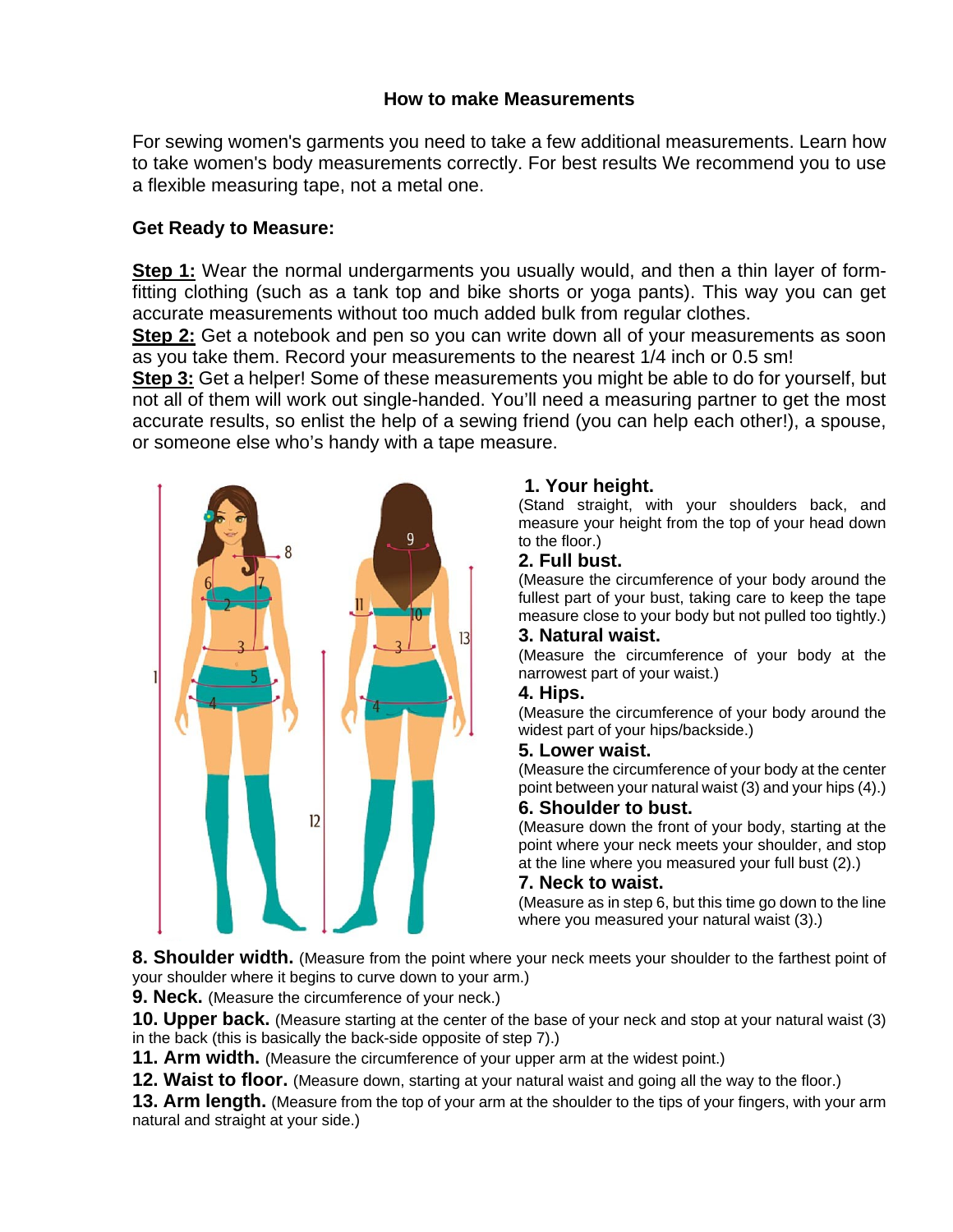



muhumuhumuhumuhu

**Tape a piece of paper down to the floor.** (You are going to trace an outline of your foot to measure, so avoid doing this on carpet or any other surface that will be difficult to write on.)

**Place your foot firmly on top of the piece of paper.** (Your leg should be bent slightly and your shin should be in front of your ankle. Try to put your foot perpendicular to any lines on your paper. You can stand, sit on a chair or crouch down.)

**Draw the outline of your foot all the way around.** (You can wear the socks you are planning to wear with the shoes you would like to buy, but don't wear shoes.)

**Mark the length and width of your foot on the paper.** (Use your marker to draw straight line touching each side of the outline.)

**Measure the length of your foot.** (Use a tape measure or ruler to measure from the top to bottom. Write this number down. This number will largely determine your shoe size.)

**Measure the width of your foot.** (Measure between the lines on the left and right sides and write the number down. Many shoes come in different widths, so this number will determine which version to buy.)



\* The actual height from the highest point to the bottom of the heel.

\* The actual height you can increase from wearing this type of heel.